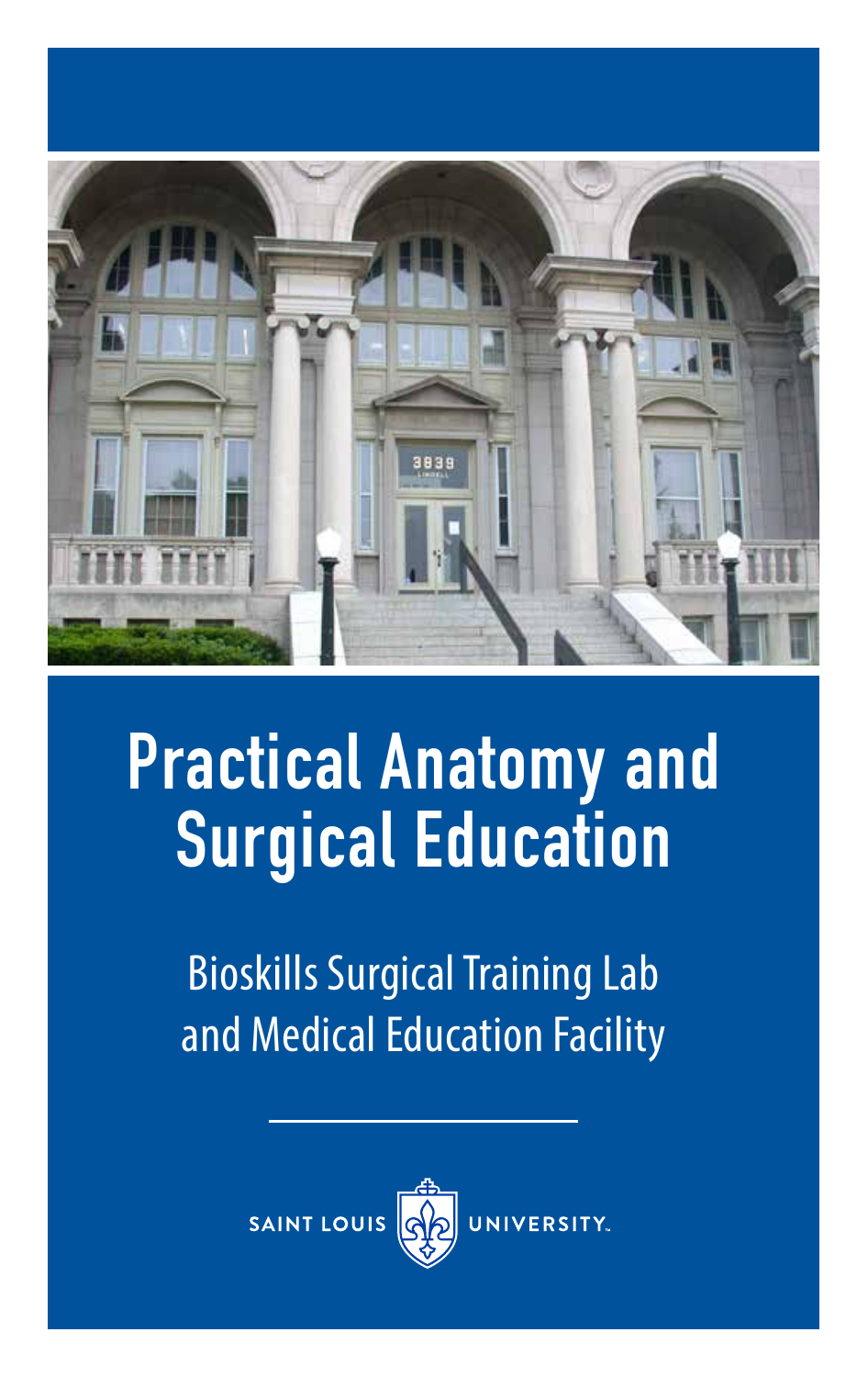





# **LABORATORY FACILITIES**

#### **Zeiss Learning Center (Lab A)**

Features 26 workstations, each equipped with a Zeiss OPMI Pico microscope with camera and video monitor, Heine HL 5000 exam light, compressed air, suction and power. The master station is equipped with OPMI Pentero microscope with camera, ceiling mounted Canon camera with pan/tilt/zoom functionality, power, suction and compressed air. Other lab features are four Sony 42" LCD video wall monitors, overhead NEC 5000 projector with dropdown screen, wireless Sony audio system with lapel and handheld microphones.

#### **Laboratory B**

A 4,000 square foot space that is modifiable to multiple configurations. Ceiling mounted Sony camera with pan/tilt/zoom functionality, Sony 55" video wall monitor, wireless audio system with lapel and handheld microphones, 6 sets of Skytron OR lights, radiotranslucent tables for C-arm use, power, portable suction, dedicated cleanup area with 4 stainless steel sinks with foot pedals.

#### **Laboratory Inventory**

- Personal protective equipment: gloves, gowns, procedure masks, face shields, shoe covers, hair covers
- Fully equipped Storz endoscopic towers with various size scopes
- Lead aprons with thyroid shields
- Stainless steel tables with radiotranslucent tops
- Specimen holders, IV poles
- Various sawbones models
- Lab supplies: drapes, chucks, markers, lap sponges, 4x4s, varied sizes suture
- General surgical equipment and instrumentation; listing available upon request
- Dedicated cleanup area with 2 CMA high temperature dishwashers (180 degrees and 2-minute wash cycle)
- Autoclave and 5 stainless steel sinks with foot pedals.

#### **Cadaver Material**

Cadaver material is provided by the Center for Anatomical Science and Education and Saint Louis University School of Medicine. All specimens are<br>**slu.edu/medicine/pase** tested serologically for HIV, and hepatitis B and C.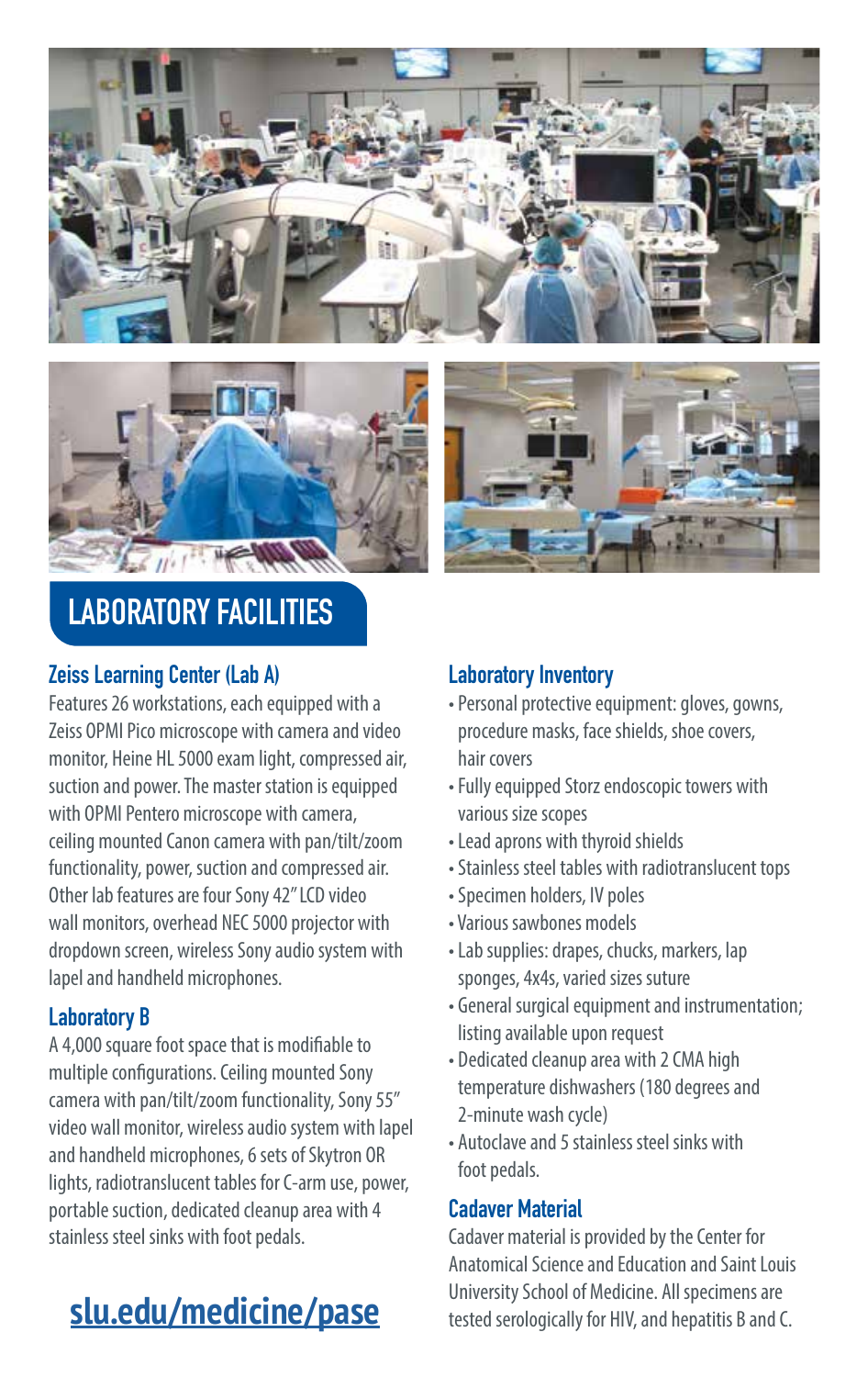# **LECTURE FACILITIES**



#### **Auditorium**

Seats 400 with master station on stage. Choice of Zeiss OPMI Pentero microscope with camera or Sony 3D cameras for surgical demonstrations on either a 2D or 3D dropdown screens, Sony wireless audio system with lapel or handheld microphones, lectern with audio and video capability.

### **McCulloch Faculty Lounge**

For smaller groups or clients with tight schedules

- 22 seat conference table, additional 12 seats available on the perimeter
- NEC 5000 projector with wall mounted dropdown screen
- Working meals accommodated

# **RENTAL AMENITIES LODGING**

- Front lobby for registration
- Complimentary Wi-Fi
- Free parking lot for 90 vehicles
- Changing areas
- Scrubs, PPEs
- Lockers for storage of clothing and personal items

#### **Saint Jude Distance Learning Center**

Dedicated video-conferencing suite

- High definition Polycom HDX 7000 multi point video conference system
- 55" LG video monitor with split screen capability, mounted camera for presenter
- Ceiling mounted Canon camera with pan/tilt/zoom functionality
- Mopec downdraft dissection table with outside venting
- 1 set of Skytron OR lights



### **Dining/Exhibit Hall**

Standard setup of ten round tables which seat 8; the room with accommodate up to 14 tables. Buffet table (8'), beverage cooler and ice machine are available. Catering available for meals and breaks. Exhibit tables (6') may be set up along the room perimeter.





Practical Anatomy & Surgical Education is conveniently located in the vibrant midtown St. Louis. A range of accommodations is available within a few miles of the facility. Contact us for special room rates.